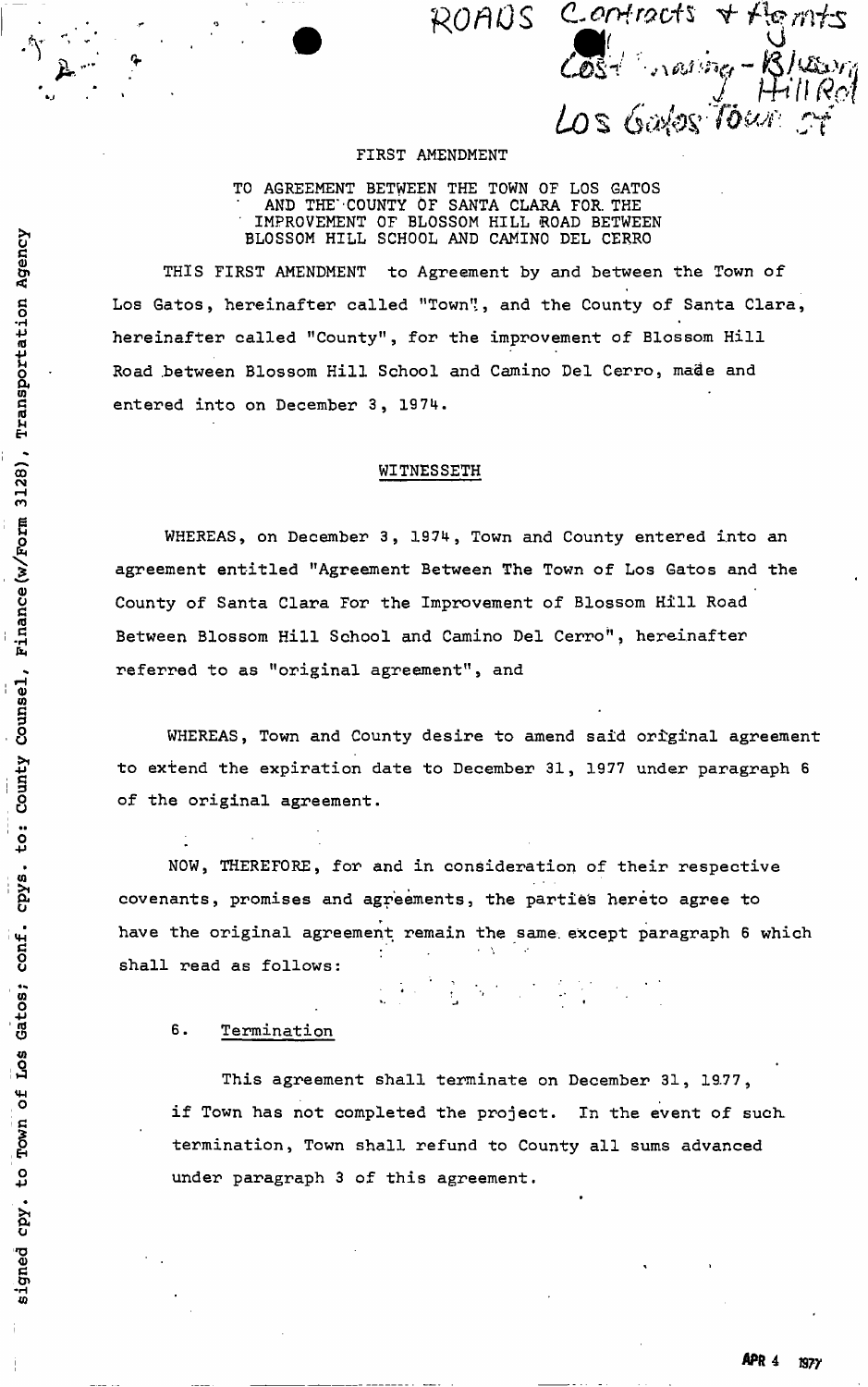All other terms, conditions, covenants and promises of said •original agreement shall remain unchanged and in full force and effect. 

 $-2 -$ 

WITNESS THE EXECUTION HEREOF the day and year set forth.

Town of Los Gatos, a municipal corporation of the State of California.

By ∓∂ਯਸ Mayor

Approved as to Form:

eputy Town Attorney

Attest:

Ť

 $\mathbf i$  .

**Ca**  $Clerk$ 

County of Santa Clara, a political subdivision of the State of California.

Chairperson, sors 1977

Approved as to Form:

ታ Assistant County Counsel

Attest:

Clerk, Board of Supervisors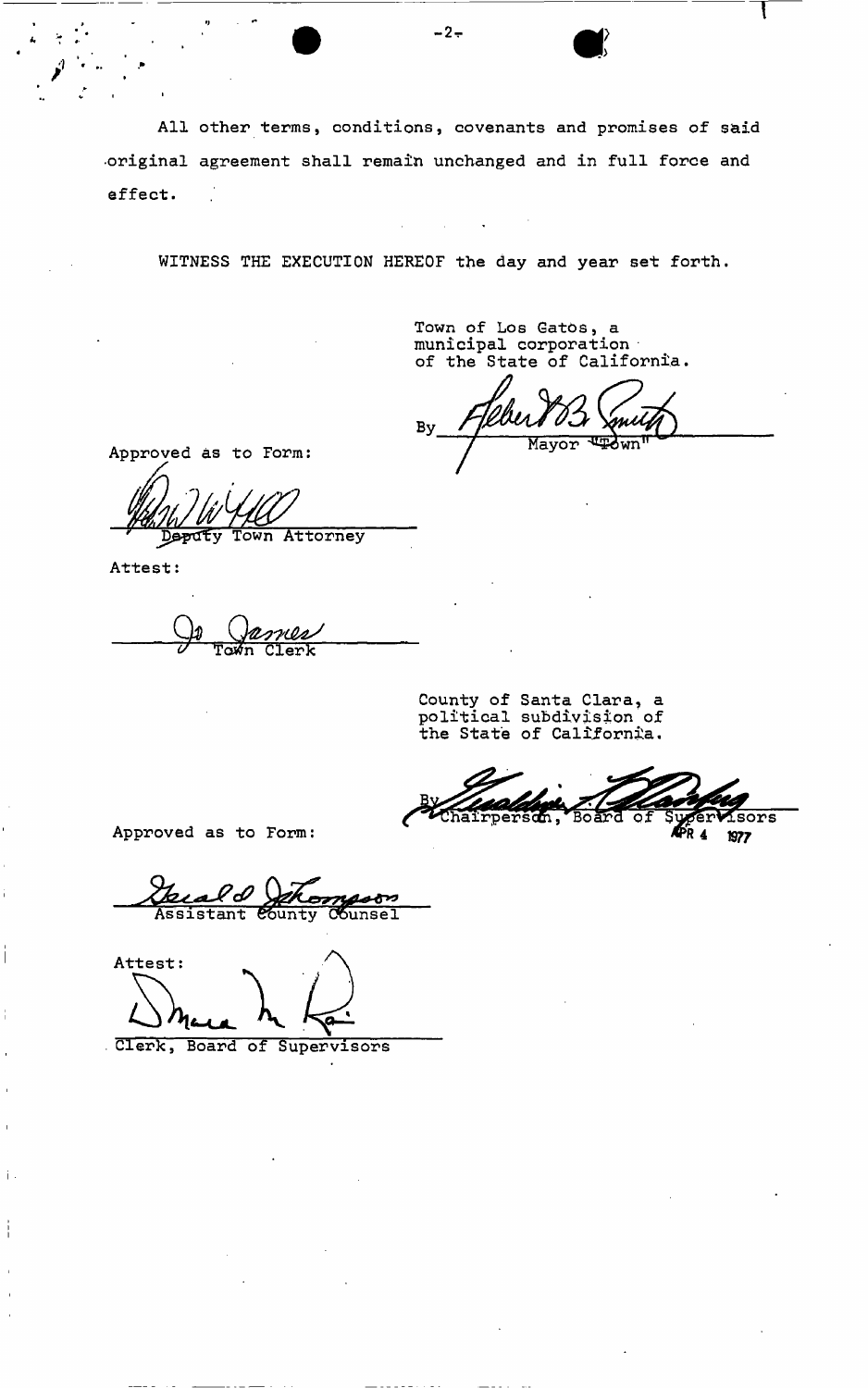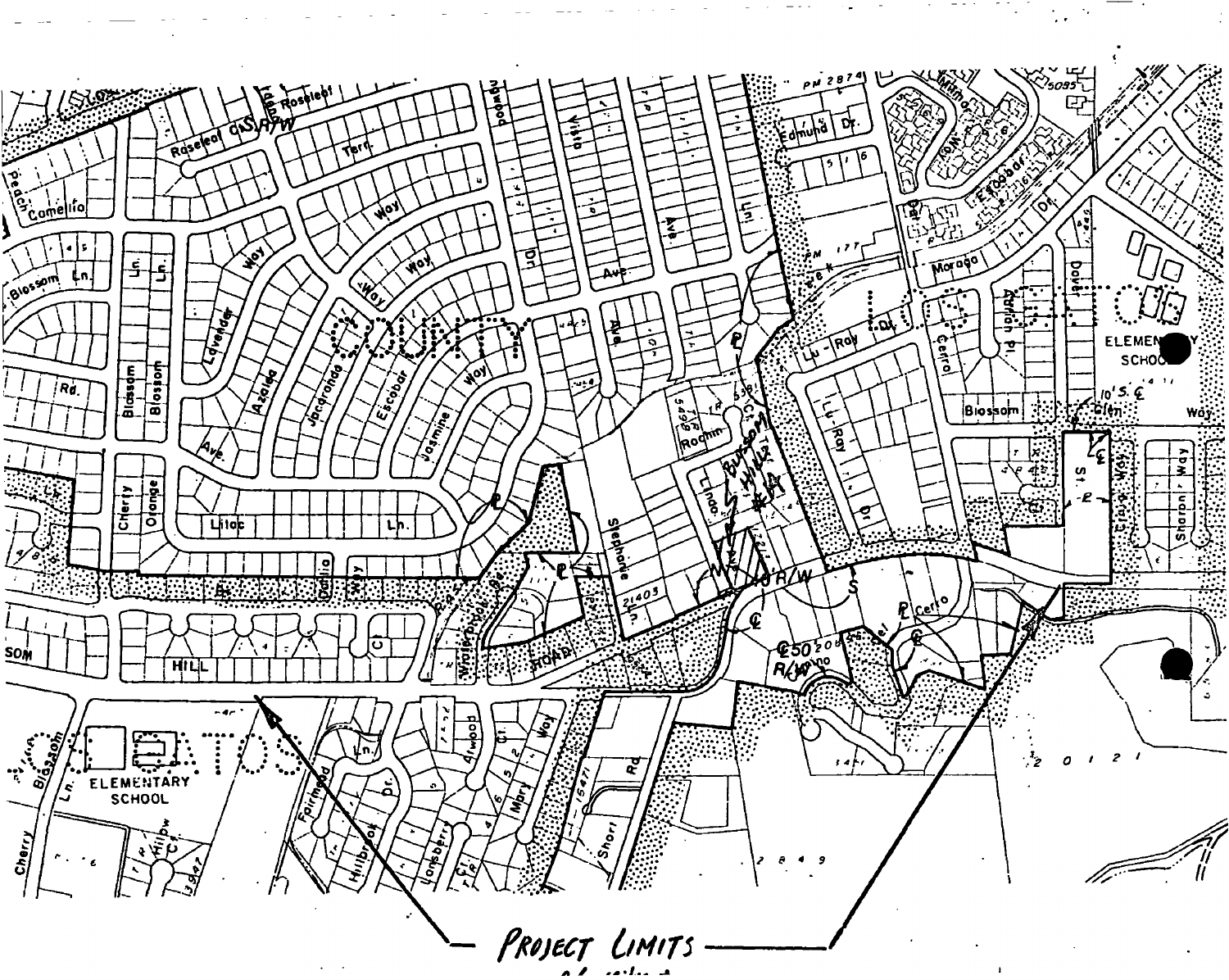

Department of Public Works 354-6863

April 14, 1977

Clerk Board of Supervisors 70 W. Hedding Street San Jose, California 95110

> RE: FIRST AMENDMENT TO AGREEMENT BETWEEN THE TOWN OF LOS GATOS AND THE COUNTY OF SANTA CLARA FOR THE IMPROVEMENT OF BLOSSOM HILL ROAD BETWEEN BLOSSOM HILL SCHOOL AND CAMINO DEL CERRO

Dear Sir:

Attached is the subject Amendment which has been fully executed

by the Town of Los Gatos.

Very truly yours,

R. L. WARNICK

Director of Public Works

RLW:mc Enclosure



 $\overline{\phantom{a}}$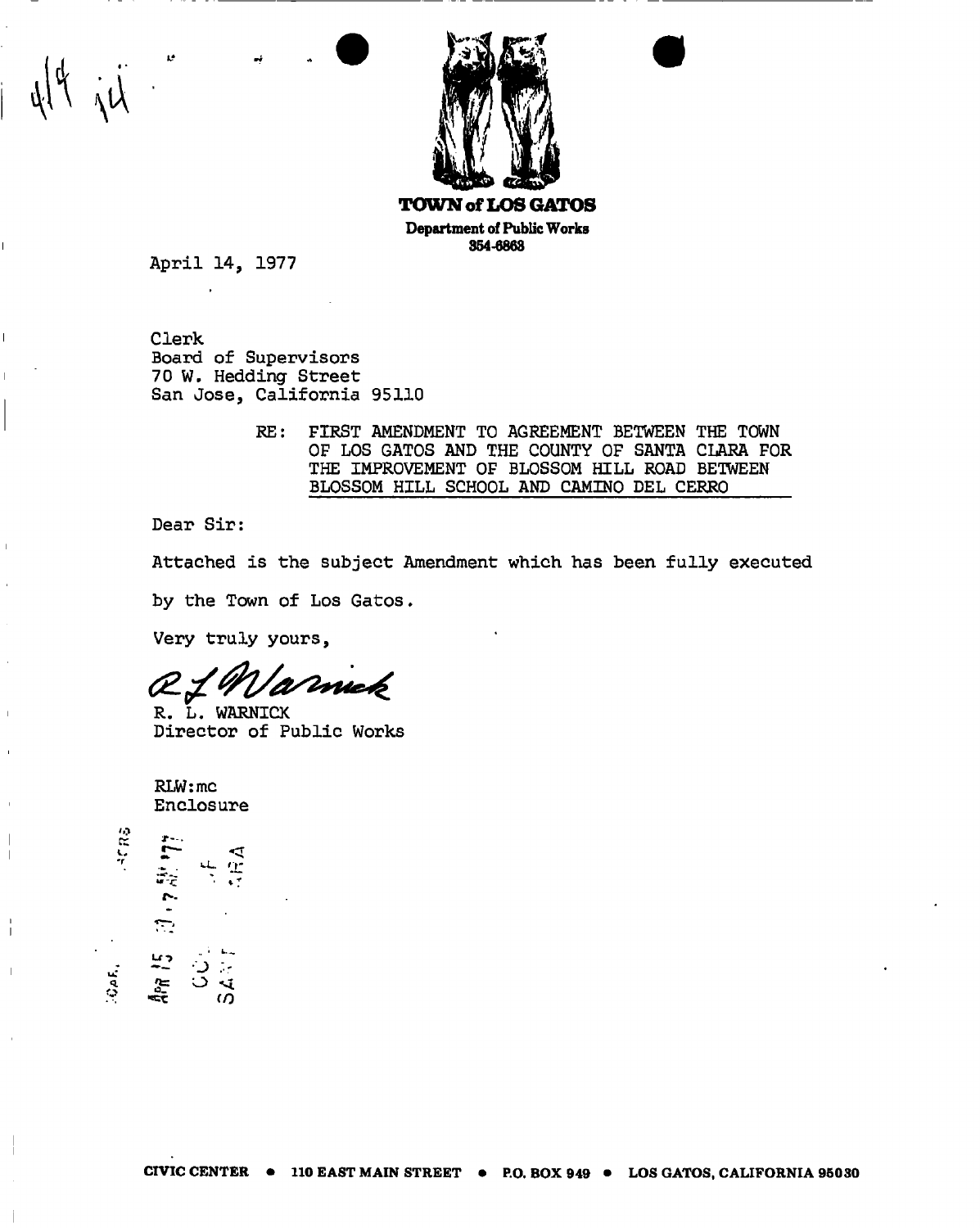# **County 6f Santa Clara**

# **California**

Office of the Board of Supervisors 524 County Administration Building 70 West Hedding Street San Jose. California 95110 299-2323 Area Code 408

Slg Sanchez, *District 1*  Dominic [. Cortese, *District 2*  Dan Me Corquodale, *District* 3 Rodney J. Dirtdon. *District 4*  Qeraldlne F. Steinberg. *District* 5

### April 4, 1977

R. L. Warnick, Director of Public Works Town of Los Gatos P. O. Box 949 Los Gatos, California 95030

First Amendment to

**Subjects Agreement with** Town of Los Gatos **for** Improvement of Blossom Hill Road between Blossom Hill School and Camino Del Cerro

Dear Mr. Warnick:

**Enclosed you will find an original and** three **copies of an agreement between the County of Santa Clara and the parties named above. The Board of Supervisors at its regularly scheduled meeting on** April 4, 1977 **authorized execution of this agreement on behalf of the County.** 

After execution of all copies, we would appreciate your **returning** the pink tagged copy **to this office.** 

**Very truly yours,** 

**BOARD OF SUPERVISORS Donald M. Rains, Clerk** 

**Deputy Clerk** 

**DMRsvas Encls•** 

CC: Transportation Agency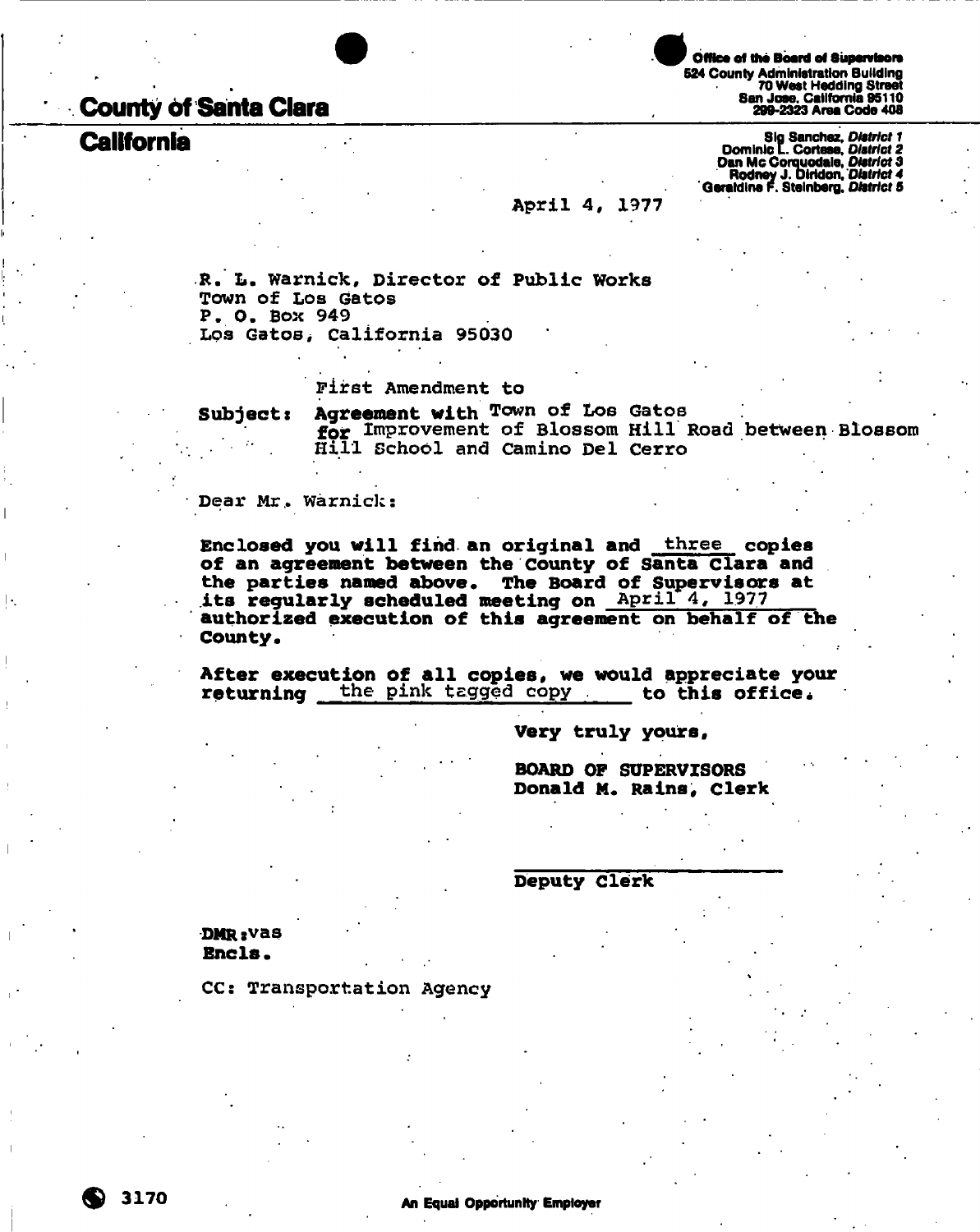| ٧<br>۹<br>and the control of |  |
|------------------------------|--|
|------------------------------|--|

 **ob No...........** 

Change Order No.........

M-14.

# **BOARD OF SUPERVISORS SANTA CLARA COUNTY**

Darm April 4, 1977

First Amendment to Agreement The following/contractXwasOawardedCorCchangeCorder was approved by the

« **Board of Supervisors at a meeting held:** 

|                                                                                                         |                                                     | <u>anril 4 1977 und </u> |  |  |
|---------------------------------------------------------------------------------------------------------|-----------------------------------------------------|--------------------------|--|--|
| Project to be charged First Amendment to Agreement with Town of Los<br>Hill School and Camino Del Cerro |                                                     |                          |  |  |
|                                                                                                         | For the amount of \$ per copy of Amendment attached |                          |  |  |
|                                                                                                         | P. O. Box 949, Los Gatos 95030                      |                          |  |  |
|                                                                                                         | Completion DateDecember 31, 1977                    |                          |  |  |
|                                                                                                         |                                                     |                          |  |  |

**Budget Item , " . (***for Controller's use)* 

Denal ins Ister

DONALD M. RAINS Clerk of the Board

vas



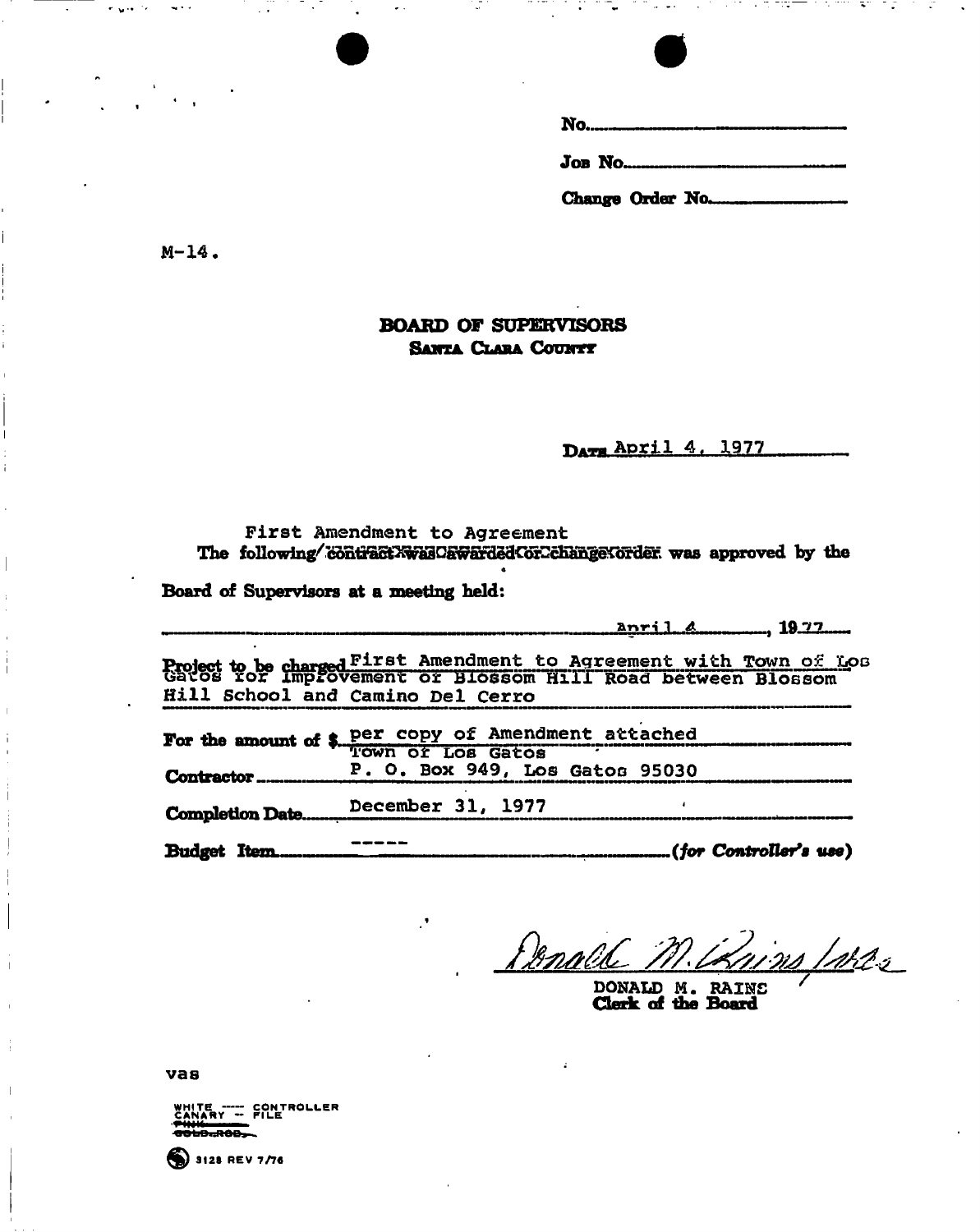| e 1<br><b>County of Santa Clara</b><br>$\mathbf{u}$ of . |                                      | <b>Transportation Agency</b><br>1555 Berger Drive<br>San Jose, California 95112 |
|----------------------------------------------------------|--------------------------------------|---------------------------------------------------------------------------------|
| <b>California</b>                                        |                                      |                                                                                 |
|                                                          | MEMORANDUM<br><b>TRANSMITTAL</b>     | S.D.                                                                            |
|                                                          | Page 1 of 3<br>DATE:                 | March 8, 1977                                                                   |
| FOR:<br><b>BOARD</b>                                     | March 28<br>OF SUPERVISORS AGENDA OF | 1977                                                                            |

FROM: MONTINI, TRANSPORTATION DEVELOPMENT

TITLE: FIRST AMENDMENT TO AGREEMENT BETWEEN THE TOWN OF LOS GATOS AND THE COUNTY OF SANTA CLARA FOR THE IMPROVEMENT OF BLOSSOM HILL ROAD BETWEEN BLOSSOM HILL SCHOOL AND CAMINO DEL CERRO

#### DESCRIPTION:

#### Recommended Action

It is recommended that the First Amendment to the Agreement between the Town of Los Gatos and the County for the improvement of Blossom Hill Road be executed.

The original Agreement, executed on December 3, 1974, provides for the sharing of preliminary engineering and environmental assessment costs for the proposed safety improvement of this stretch of Blossom Hill Road (copy attached). This First Amendment extends the termination period to December 31, 1977.

There are no additional fiscal implications associated with this Amendment. If a subsequent agreement is executed for real property acquisition and construction of safety improvements, it is currently envisioned to fund the County's portion of the project as an FAU Project This project is in the current FAU Program.

Reasons for Recommendation

- 1. This stretch of Blossom Hill Road is experiencing significant congestion and auto-pedestrian-bike safety problems.
- 2. The County previously agreed to proceed with the preliminary inves tigation.
- 3. An extension of time to the Town to complete the preliminary investigation is reasonable.
- 4. The original agreement (and this amendment) do not commit the County to proceed with the actual improvement project.

| nw,<br>$LU'$ APPROVED: JAMES POTT $\mathbb{X}$ | COUNTY EXECUTIVE     |
|------------------------------------------------|----------------------|
| AGENDA DATA: DATE:<br>ITEM NO:                 | <b>BOARD ACTION:</b> |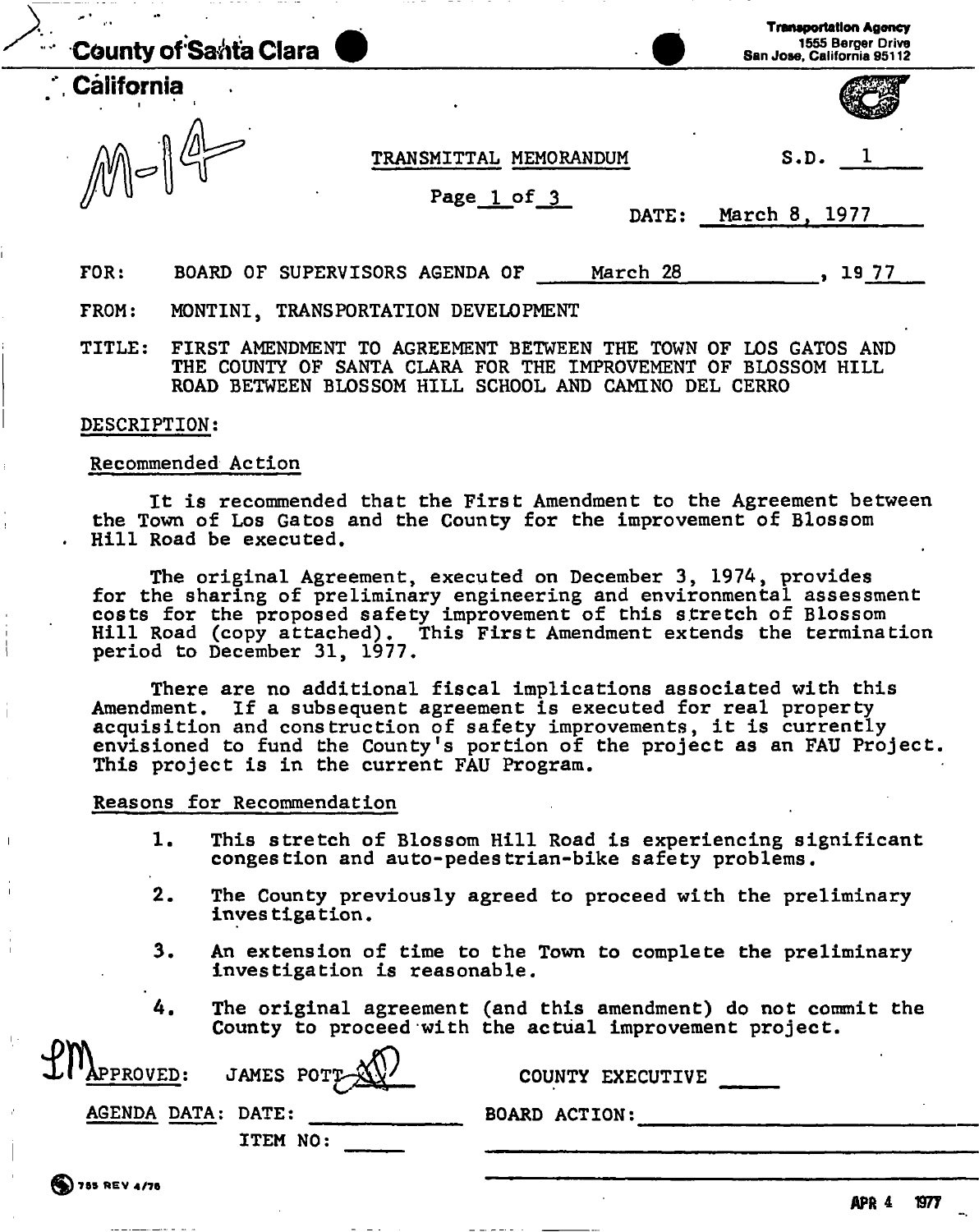

## Page 2 of 3

DATE: March 8, 1977

i

# DATE OF AGENDA: March 28, 1977

TITLE: FIRST AMENDMENT TO AGREEMENT BETWEEN THE TOWN OF LOS GATOS AND THE COUNTY OF SANTA CLARA FOR THE IMPROVEMENT OF BLOSSOM HILL ROAD BETWEEN BLOSSOM HILL SCHOOL AND CAMINO DEL CERRO

### Background

Both the Town of Los Gatos and the County recognize that significant traffic congestion and vehicular, bicycle and pedestrian safety problems exist along that stretch of Blossom Hill within the project limits. With the increased development in the South San Jose area these congestion and safety problems are becoming more and more critical.

In December, 1974 the Town of Los Gatos and the County executed an agreement to share the cost of investigating the Blossom Hill Road problems with the Town being the project administering agency (see attachment). The original Agreement had an expiration date of December, 1975. The Town is still pursuing the project. It is contemplated that the Town will complete this preliminary phase of the project by December, 1977.

The purpose of this study is to determine the feasibility and environmental consequences of proceeding with a safety improvement project on this section of Blossom Hill Road.

## Consequences of Negative Action

The negative action could result in the Town's refund of previous County deposit to County (\$7,000) in accordance with the original Agreement since the Town has not completed the task as stipulated.

In addition the necessary preliminary engineering and environmental studies will not have been initiated. This will cause an indefinite delay to the proposed safety project.

### Steps following Approval

The Town of Los Gatos will continue to complete the preliminary engineering and environmental studies.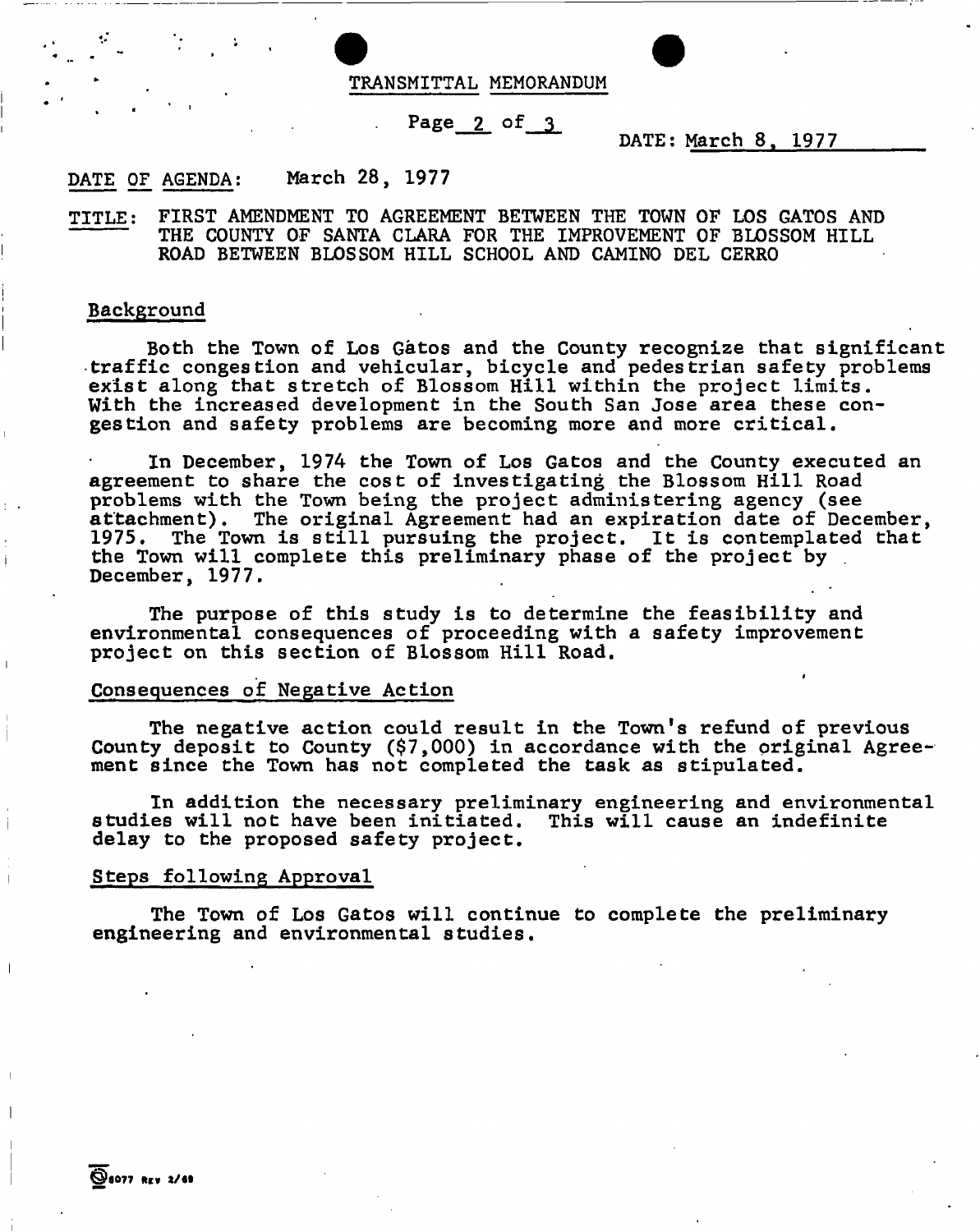

# Page 3 of 3

DATE: March 8. 1977

# DATE OF AGENDA: March 28, 1977

TITLE; FIRST AMENDMENT TO AGREEMENT BETWEEN THE TOWN OF LOS GATOS AND THE COUNTY OF SANTA CLARA FOR THE IMPROVEMENT OF BLOSSOM HILL ROAD BETWEEN BLOSSOM HILL SCHOOL AND CAMINO DEL CERRO

If the Amendment is executed, three (3) copies of the executed Amendment should be sent to the Town of Los Gatos:

> Mr. R. L. Warnick Director of Public Works Town of Los Gatos P.O. Box 949 Los Gatos, California 95030

LM:AKC:vlt

attachments

cc: R. L. Warnick GAO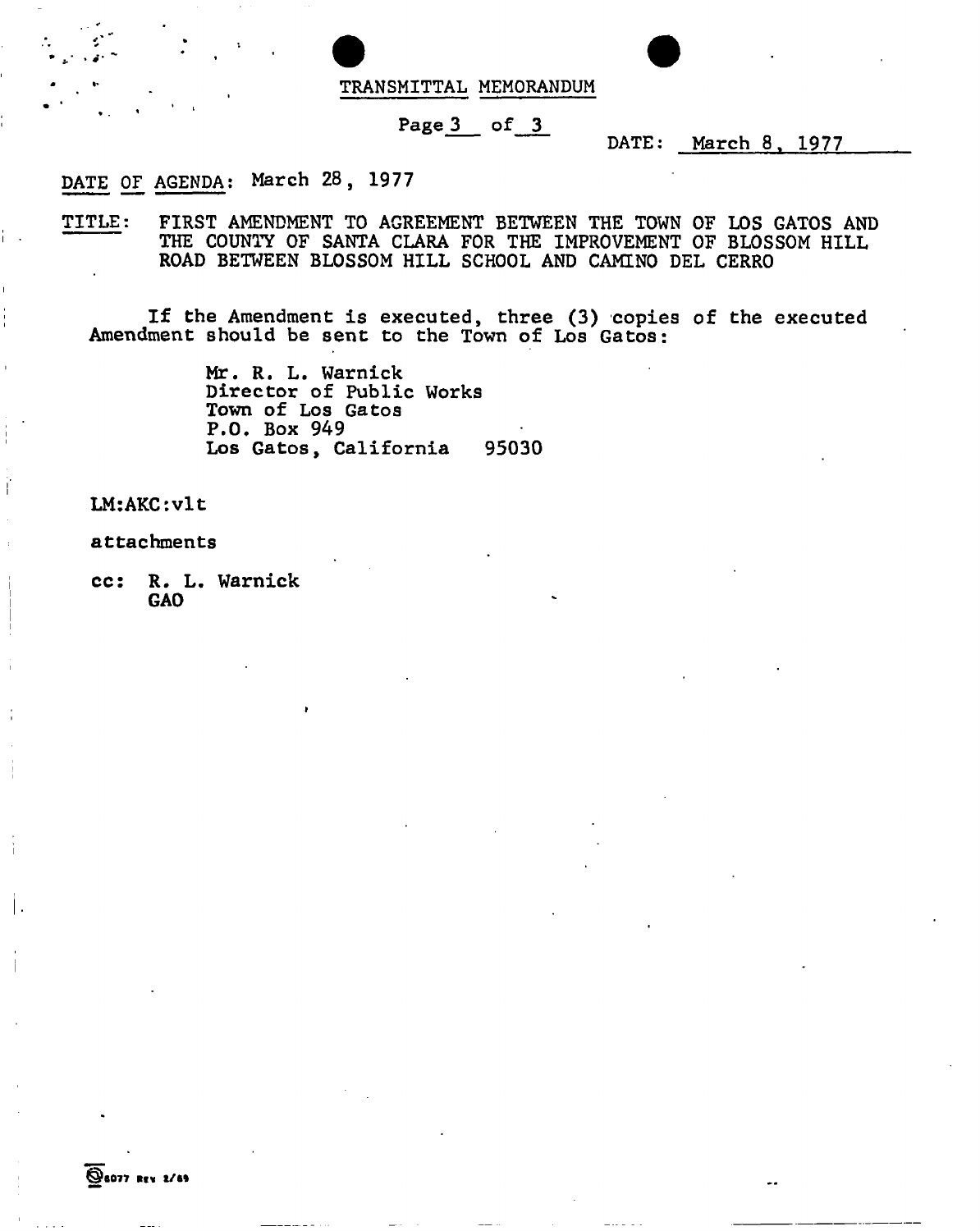**REEMENT BETWEEN COUNTY OF SANTA** \* CLARA AND TOWN OF LOS GATOS FOR RESURFACING OF A PORTION OF SHAN SHORT AND BLOSSOM HILL ROADS

 $*$ TP:ECS?ee - 7/14/61  $\mathcal{L}$ 

SHORT AND BLOSSOM HILL ROADS (SINGLE BELLEVILLE)

• WHEREA&, Shannon., Short and Biossom. Hili Roads from San Jose Avenue to Harwood Avenue lies partly within the County of Santa Clara (hereinafter called "County") and partly within the incorporated limits of the Town of Los Gatos (hereinafter called "Town"); and

. WHEREAS, County and Town, have. determined it necessary in the interest of public safety and convenience that the aforesaid portions of said'rpads be resurfaced;

NOW, THEREFORE, County and Town Agree 4s follows:

County shall as§ume the cost of the preparation of plans  $\mathbf{L}$ and specifications for the resurfacing of Shannon Road from San Jose • Short Road v Avenue to Short Road,/from-Shannon Road to Blossom Hill Road and Blossom Hill Road from the Westerly line of Tract 505 to Harwood Road. County shall submit said plans and specifications, to bid, shall award the contract to the successful bidder and shall inspect, and approve, of the work to be performed.

. 2» The. aforesaid plans and specifications are identified.as "Plans and Specifications for Resurfacing of Shannon, Short, and Blossom Hill Road, Department of Public Works, County of Santa Clara,  $W_r$  0. 2138, dated July 17, 1961" and are incorporated herein by reference the same as though set out in full. Said plans and specifications, or a true copy thereof, shall remain on file in the Department of Public Works during the term of this agreement.

3. The length of said roads lying within the incorporated limits of Town is  $16*5%$  of the total length of the portion of said roads to be improved as shown on said plans. Town shall pay to County for Town's share of the costs of resurfacing of said road, a sum equal to 16.5% of the total costs of resurfacing as computed and determined under the contract awarded by County. In no'event shall Town's share of said costs exceed the sum of  $16*5%$  of \$60,606 or \$10,000.

r v -v - - • - • •

*'iti'U-^M-.-* •• ••• oat,• *jvisiw\*-* • *'* \ APPROVED *Jt&j^&L-^J\**  RE: CET CC PC DFW ETO . ABSTAINS:

• • - > •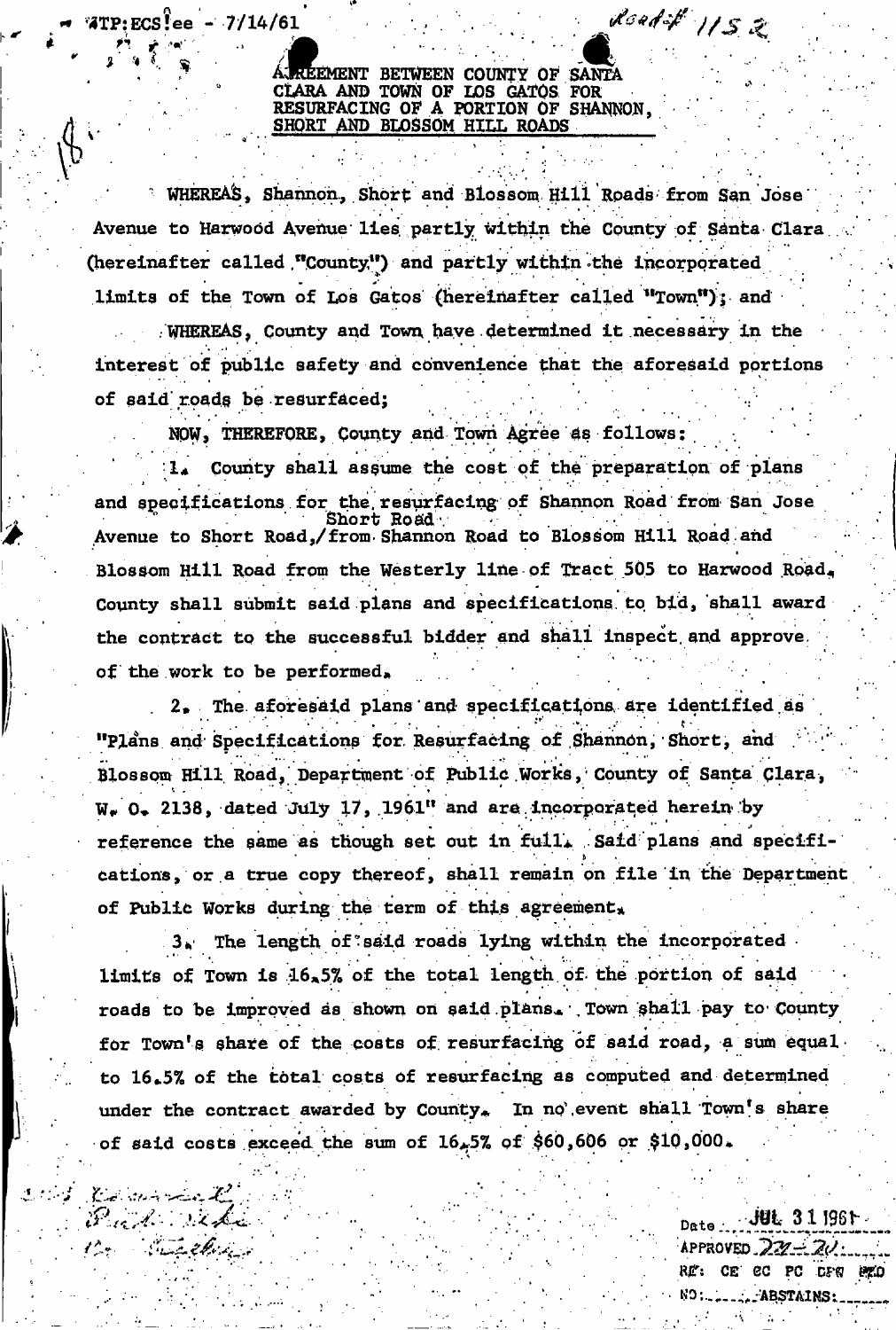Town shall make full and complete payment of it's contribution to County by September 30, 1961, or thirty (30) days after Town has received the final accounting of costs whichever is the later, 'Delivery may be made by mailing said accounting to the Town /.Engineer of. Town and deposit in the mails shall constitute receipt by Town. Within ten (10) days after receipt of said accounting,  $\omega$  shall notify County in writing of any claims for adjustment any disagreement as to the amount to be paid by Town. Failure to so  $111$ notify shall be deemed approval of said accounting and the amount specified therein to be paid by Town to County shall be paid forthwith.  $54$  . County agrees that it shall require of any contractor engaged to perform the work and improvements to take out and maintain at all times during the performance of any work to be done hereunder a policy or policies of public liability and property damage insurance naming thereon the County of Santa Clara, The Town of Los Gatos, their officers and employees, respectively, as insureds against liability of any kind whatsoever arising out of or in any way connected with the work and improvements to be performed by, for or on behalf of, the contractor. Both personal and property damage insurance must be on an occurrence basis; and said policy or policies shall provide that the coverage afforded thereby shall be primary coverage to the full limit of liability stated in the declarations that if the Town of Los Gatos, their officers and employees, respectively, have other insurance against any loss covered by said policy or policies, said other insurance shall be deemed excess insurance only. Said policy or policies shall provide coverage in the following minimum amounts: For personal injury, \$100,000 each person; \$300,000 each occurrence; property damages \$50,000 on account of any one occurrence with an aggregate limit of  $not$  less than \$200,000.

County shall require the contractor to file with the Board. of Supervisors of the County of Santa Clara at the time of execution

of Supervisors of the County of Santa Clara at the County of  $\mathcal{S}_\mathcal{A}$  at the time of execution of execution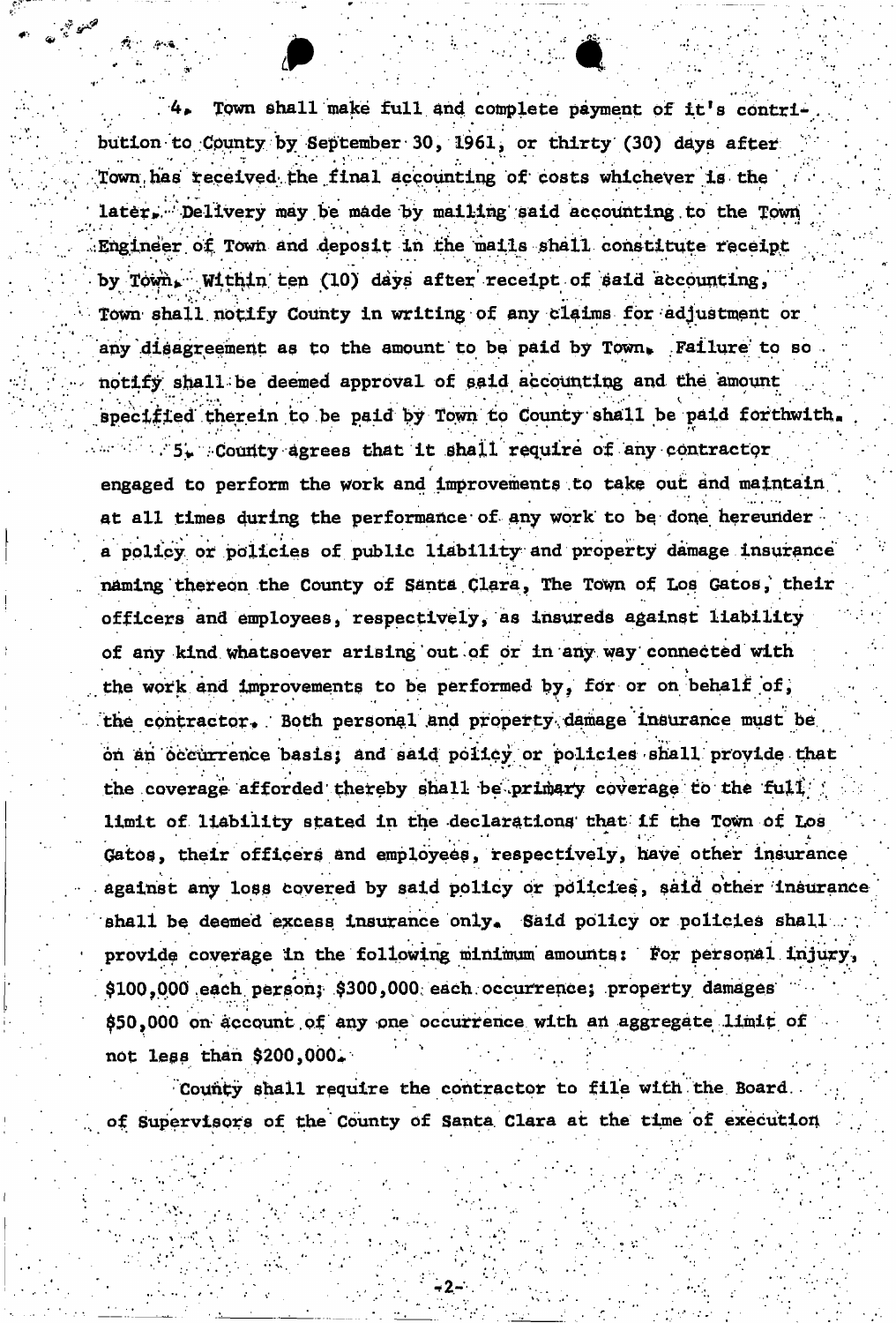of any contract awarded tp the contractor for the performance o£ said work and improvement, a certificate showing insurance coverage as aforesaid, and that said policy or policies shall not be cancelled or reduced in coverage without giving to the Board of Supervisors of the County of Santa Clara not less than ten (10) days prior written notice of intention so to do.

IN WITNESS WHEREOF, County and Town have executed this

agreement as of the  $3/4$  day of  $\mathcal{G}$   $\mathcal{G}$ ,  $\mathcal{G}$ 

TOWN OF LOS GATOS

Winter The Minute **By** 

Title; Mayor of the Town of Los Gatos By clonald

Title: Manager of the Town of Los Gatos

**ATTEST:** weekey He Slater  $By$ 

Title: Clerk of the Town of Los Gatos

COUNTY OF SANTA CLARA

 $\overline{\text{of}}$ of Supervisors the

ATTEST: JEAN PULLAN, Acting Clerk of the Board of Supervisors